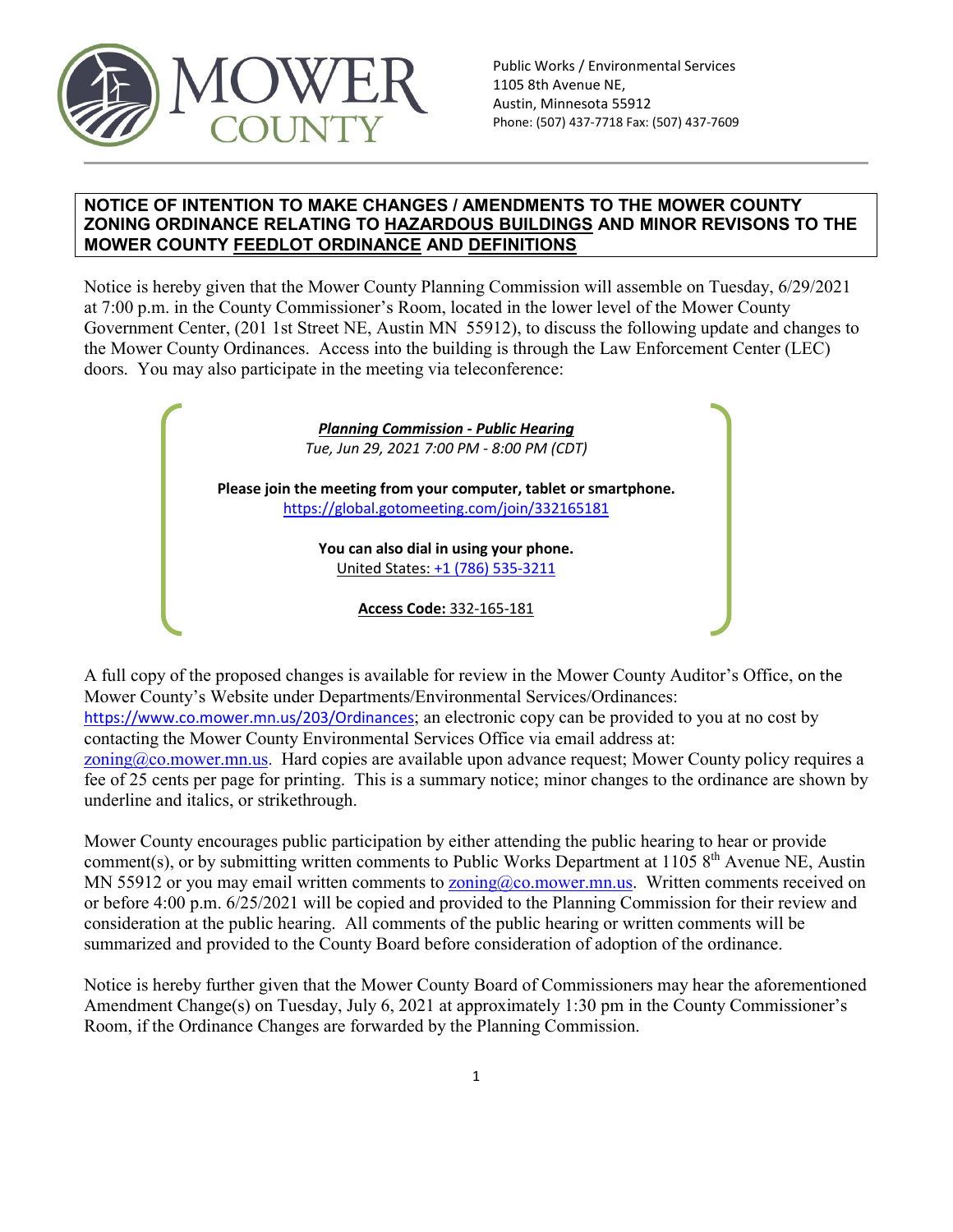## HAZARDOUS/VACANT BUILDING ORDINANCE

MAJOR ORDINANCE CHANGES/AMENDMENTS INCLUDE ALL OF THE FOLLOWING:

- **Establishment of** AN ORDINANCE FOR THE IDENTIFICATION AND REGULATION OF VACANT BUILDINGS WITHIN THE COUNTY OF MOWER, STATE OF MINNESOTA, aka. **Hazardous Building Ordinance.**
- **Purpose and Intent:** The intent of this amendment (addition) to the Zoning Ordinance is for Mower County to enact an ordinance which will grant similar privilege as Minn. Statute 463 which allows a municipality to manage hazardous buildings.
- **Proposed Subdivision Sections Include:** Subd. 1. PURPOSES AND FINDINGS Subd. 2. DEFINITIONS Subd. 3. SECURING VACANT BUILDINGS Subd. 4. EMERGENCY SECURING OF VACANT BUILDINGS Subd. 5. INSPECTIONS Subd. 6. MAINTENANCE OF VACANT BUILDINGS Subd. 7. NO OCCUPANCY OR TRESPASS Subd. 8. VANDALISM OR REMOVAL OF ITEMS PROHIBITED Subd. 9. APPEAL Subd. 10. PENALTY

## FEEDLOT ORDINANCE:

MINOR ORDINANCE CHANGES/AMENDMENTS INCLUDE: (changes denoted by underline and italics, or strikethrough)

 **ZONING ORDINANCE SECTION 14-7. DEFINITIONS:** Revisions to the following terms: Feedlot, *or Animal Feedlot*; Feedlot, Existing; Feedlot, Expansion; Feedlot, Permitted; Feedlot Pollution Control Officer

### **ZONING ORDINANCE SECTION 14-18.2. SPECIAL REQUIREMENTS FOR FEEDLOTS:**

- (b) All feedlots (including existing, new and expansions) of ten (10) or more animal units in shoreland areas and fifty (50) or more animal units in other areas require feedlot permits from the Mower County Feedlot Pollution Control Officer or the Minnesota Pollution Control Agency (MPCA) *for the construction of any building, facility, or structure that is intended or could be intended to house animals or animal waste*. indicating conformance with Minnesota Rules, Chapter 7020, or successor rules.
- (h) An applicant for a new feedlot or feedlot expansion, including those that do not require *an MPCA a County* permit but require *a County an MPCA* permit, must provide written notice of intent to the township and all property owners within a one (1) mile radius of the facility. Property owners who reside within the one (1) mile radius in a municipality will not be notified. Notification will then go to the municipality. A certificate of mailing will be provided to the Feedlot Officer. *Certificate of mailing will not be required to be sent to adjacent land owners, but is still required to notify the township and city, if the feedlot meets two (2) of the following:*